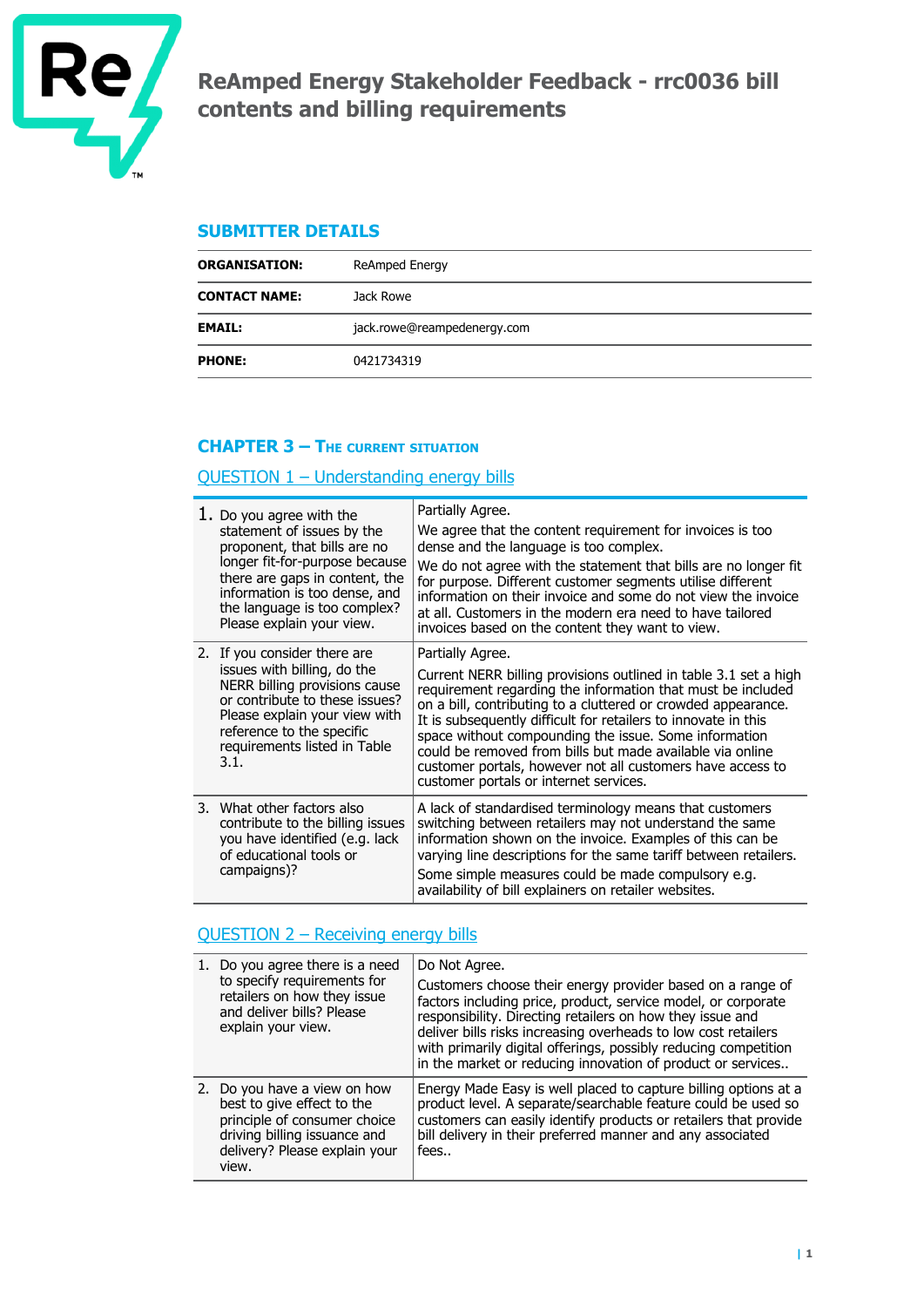**Stakeholder feedback** Bill contents – customers with interval meters 31 January 2019

## QUESTION 3 – Materiality of the issues

|    | 1. Which, if any, parts of a bill<br>are confusing to customers,<br>and how does any confusion<br>affect a customer's ability to<br>engage with the market to<br>better manage their energy?                                                                                                                                                          | The display of a customer's usage on an invoice can be<br>confusing as multiple different values are required.<br>There are some differences between retailers regarding<br>terminology. Standard definitions across the industry would<br>increase clarity for customers and provide them the<br>opportunity to further their understanding of the industry.                                                                                                                                                                                                                                                                                                                                                                                                                                      |
|----|-------------------------------------------------------------------------------------------------------------------------------------------------------------------------------------------------------------------------------------------------------------------------------------------------------------------------------------------------------|----------------------------------------------------------------------------------------------------------------------------------------------------------------------------------------------------------------------------------------------------------------------------------------------------------------------------------------------------------------------------------------------------------------------------------------------------------------------------------------------------------------------------------------------------------------------------------------------------------------------------------------------------------------------------------------------------------------------------------------------------------------------------------------------------|
| 2. | How do current billing<br>arrangement meet or not<br>meet customer requirements?<br>Please specify whether your<br>comments relate to all<br>customers or specific<br>segments of customers.                                                                                                                                                          | With the increase in digitisation and accessibility of customer<br>portals, the bills themselves have almost become obsolete for<br>many consumers who opt in to the digital experience. For<br>these customers, bills could be made significantly simpler as<br>most of the information is available in the portal.<br>For consumers not comfortable with the internet or digital<br>solutions, the bill information still serves a purpose.                                                                                                                                                                                                                                                                                                                                                      |
| 3. | Do you have suggested<br>improvements to billing<br>arrangements that address<br>any issues you consider are<br>material? Please explain how<br>your proposed solutions are<br>compatible with the trend<br>towards increasing<br>digitalisation, the move to a<br>two-sided market, and the<br>introduction of the Consumer<br>Data Right in energy. | We recommend the introduction of standardised billing<br>terminology between retailers. Customers looking to compare<br>invoices would be able to do so with ease if they understand<br>what they are comparing.<br>Utilising standardised terminology would support the<br>introduction of the Consumer Data Right in energy. This<br>would be achieved by promoting easily comparable data in<br>the market and reducing customer confusion during the<br>comparison process.<br>Where online portals are provided, bill content could be<br>reduced in order to simplify layout, provided information was<br>available to the customer. This would align with movement<br>towards increasing digitisation, and the move to a two-sided<br>market, which is/will be heavily digitally dependent. |

## <sup>S</sup>ECTION 5 – RELATED PROJECTS AND RESEARCH

QUESTION 4 – Related projects and research

| 1. Are there other research<br>findings or projects the<br>Commission should consider<br>in making its determination;<br>what are the most relevant<br>research conclusions and<br>project linkages? | ReAmped has not undertaken any market research in this<br>space and therefore cannot provide valuable commentary<br>here.                                                                                                                                                                                                                                                              |
|------------------------------------------------------------------------------------------------------------------------------------------------------------------------------------------------------|----------------------------------------------------------------------------------------------------------------------------------------------------------------------------------------------------------------------------------------------------------------------------------------------------------------------------------------------------------------------------------------|
| 2. What key lessons should the<br>Commission take from good<br>practice regulatory<br>frameworks for bills in<br>comparable Australian<br>sectors, or energy retail<br>markets overseas?             | In our experience, energy invoices in New Zealand are simpler<br>and clearer for customers and regulated billing content is<br>minimal. This view reduces the potential for a customer to be<br>confused by an invoice by making each value clear and<br>concise. Customers who look for more information are<br>provided by their retailer through an online portal or by<br>request. |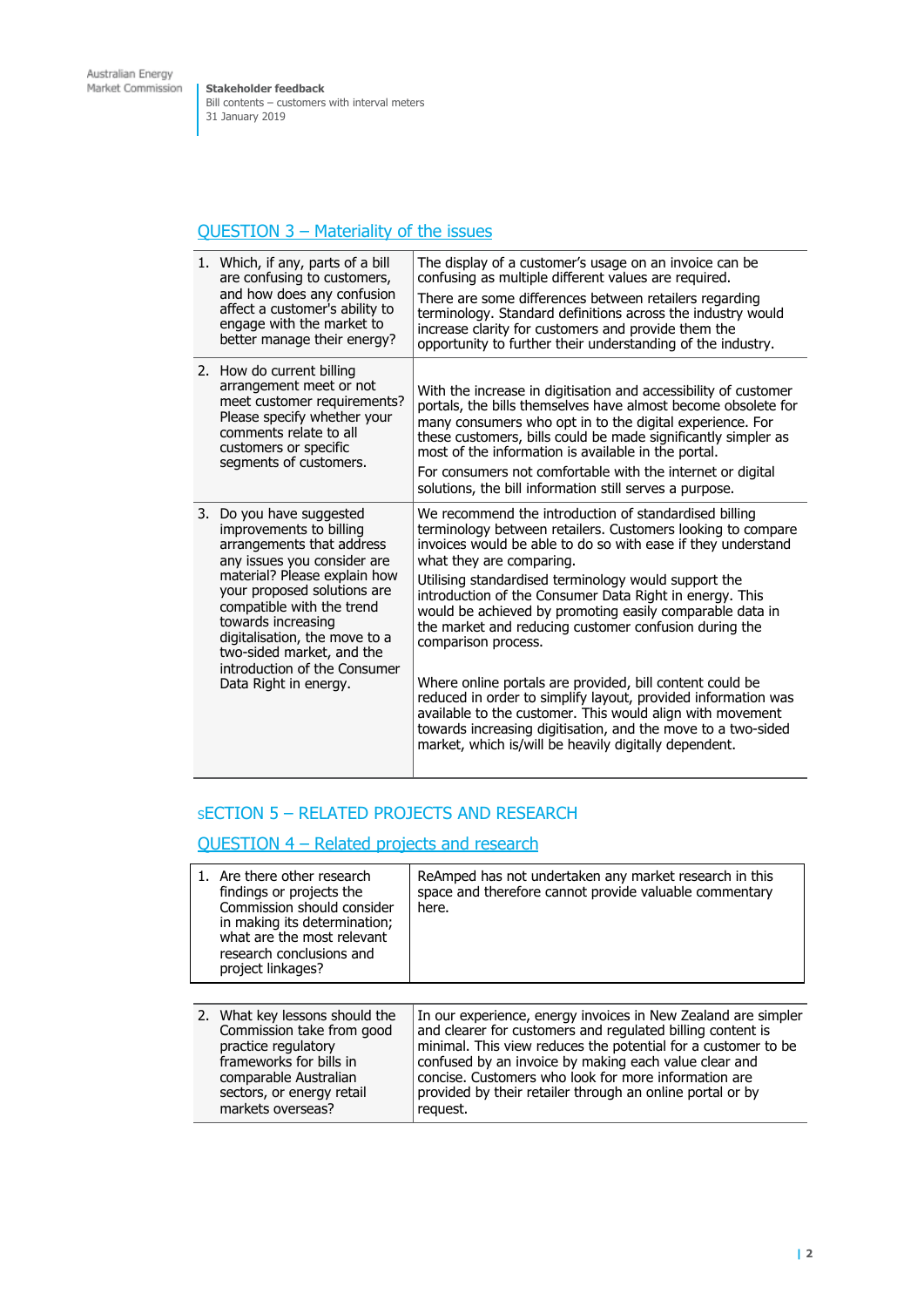**Stakeholder feedback** Bill contents – customers with interval meters 31 January 2019

#### **CHAPTER 4 – SOLUTIONS**

#### QUESTION 5 – Proposed solution

| 1. To what extent would the<br>proposed solution address the<br>identified problems and their<br>causes, and promote the<br>NERO?                                                                                                                   | The proposed solution in theory addresses the problems<br>however it is not prescriptive. More thought is required,<br>particularly with respect to the amount of information<br>currently required to be displayed on the bill. Customer<br>consultation is needed to determine which items are required<br>and/or valued from a customer perspective, with an additional |
|-----------------------------------------------------------------------------------------------------------------------------------------------------------------------------------------------------------------------------------------------------|----------------------------------------------------------------------------------------------------------------------------------------------------------------------------------------------------------------------------------------------------------------------------------------------------------------------------------------------------------------------------|
|                                                                                                                                                                                                                                                     | lens on different customer segments and their adaptability<br>towards a digitised future.                                                                                                                                                                                                                                                                                  |
| 2. Do you consider<br>the proponent's solution could<br>be modified to be more<br>effective? Please explain your<br>view. Please explain<br>the benefits, costs,<br>risks and implementation<br>issues associated with the<br>proponent's solution. | There is an opportunity cost associated with this<br>implementation. This implementation restricts the<br>improvement of other functions/areas and innovation towards<br>new products and services                                                                                                                                                                         |

#### ALTERNATIVE SOLUTIONS

#### QUESTION 6 – Rules-based approach

| and risks). |  | 1. Are there rules-based<br>solutions that the Commission<br>should consider (e.g. filling<br>gaps in rules 25 and 170 of<br>the NERR, a principles-based<br>bill format provision, or using<br>opt-out provisions for<br>information pertaining to<br>certain bill functions)? Please<br>explain (i.e. benefits, costs | We support a principles based approach as this is easier for<br>customers to reference and understand. We find that<br>customers do not understand or reference the NERR. If this<br>change is to benefit customers then it should be delivered in a<br>format that is relevant to them. Amending billing systems to<br>accommodate different bill content could however be time<br>consuming and costly. A better approach would be to<br>determine the minimum requirements, however mandate that<br>the additional information be provided another way - e.g. via<br>digital customer portal or mobile application. |
|-------------|--|-------------------------------------------------------------------------------------------------------------------------------------------------------------------------------------------------------------------------------------------------------------------------------------------------------------------------|------------------------------------------------------------------------------------------------------------------------------------------------------------------------------------------------------------------------------------------------------------------------------------------------------------------------------------------------------------------------------------------------------------------------------------------------------------------------------------------------------------------------------------------------------------------------------------------------------------------------|
|-------------|--|-------------------------------------------------------------------------------------------------------------------------------------------------------------------------------------------------------------------------------------------------------------------------------------------------------------------------|------------------------------------------------------------------------------------------------------------------------------------------------------------------------------------------------------------------------------------------------------------------------------------------------------------------------------------------------------------------------------------------------------------------------------------------------------------------------------------------------------------------------------------------------------------------------------------------------------------------------|

#### QUESTION 7 – Non-rules-based approach

| 1. Are there non-rules based<br>approaches $-$ such as an<br>industry code, a non-binding<br>quideline or other industry<br>initiatives - that the<br>Commission should consider<br>to address the issues raised<br>by the proponent and their<br>causes? Please explain (i.e.<br>benefits, costs and risks). | We believe the Commission should use a combined approach,<br>mandating minimum bill content requirements and standard<br>terminology, with optional content to be provided by the<br>Retailer in a format they can determine. It should be left to<br>Retailers to determine how best to provide additional<br>information and communication to customers. Customers can<br>then choose Retailers/products based on a number of factors,<br>including how information is delivered to them, via bills or<br>online content. |
|---------------------------------------------------------------------------------------------------------------------------------------------------------------------------------------------------------------------------------------------------------------------------------------------------------------|-----------------------------------------------------------------------------------------------------------------------------------------------------------------------------------------------------------------------------------------------------------------------------------------------------------------------------------------------------------------------------------------------------------------------------------------------------------------------------------------------------------------------------|
|---------------------------------------------------------------------------------------------------------------------------------------------------------------------------------------------------------------------------------------------------------------------------------------------------------------|-----------------------------------------------------------------------------------------------------------------------------------------------------------------------------------------------------------------------------------------------------------------------------------------------------------------------------------------------------------------------------------------------------------------------------------------------------------------------------------------------------------------------------|

## QUESTION 8 – Hybrid approach

| 1. Are there hybrid<br>approaches $-$ a suite of rules<br>and non-rules<br>approaches $-$ that the<br>Commission should consider<br>to address the issues raised | The commission should consider a hybrid approach that<br>contains a best practice case that shows customers what they<br>can expect from their retailers. This would help keep retailers<br>accountable and customers informed. |
|------------------------------------------------------------------------------------------------------------------------------------------------------------------|---------------------------------------------------------------------------------------------------------------------------------------------------------------------------------------------------------------------------------|
| by the proponent and their                                                                                                                                       |                                                                                                                                                                                                                                 |